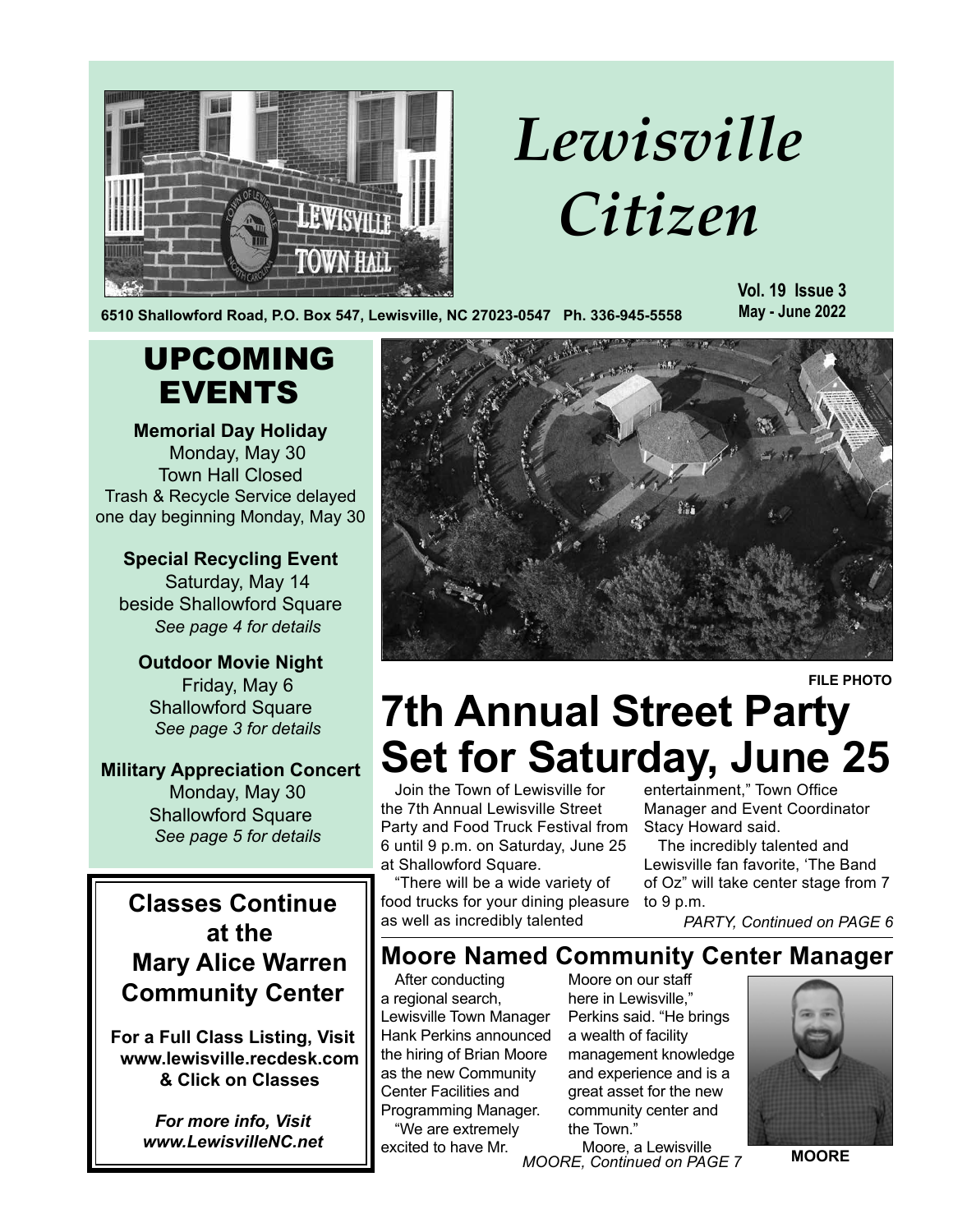### *From Your Mayor* **Making Cents of the Numbers**

Your council and staff are now in the process of<br>finalizing our town budget for next year. So it's<br>appropriate that in this issue's column I'll try to<br>simplify where the money comes from and where it o finalizing our town budget for next year. So it's appropriate that in this issue's column I'll try to simplify where the money comes from, and where it goes.

First off, I think it appropriate to set the context of our budget discussion with a quote I borrowed from a former U.S. President.

"A budget is more than just a series of numbers on a page; it is an embodiment of our values."

That's a simple statement, but it so well captures how we are approaching our budget for this next year.

To start with, let me apologize to Pam Orrell, our finance director who cringes every time I try to explain our budget, but here goes.

In the next budget year starting on July 1st, we are projecting annual revenues of \$5.6 million. Most people think all our revenue comes from our town's property taxes, when in fact, only about 58% is from that source. We also receive revenue from state shared sales and use taxes, state funding for road maintenance, other state shared revenues and several other smaller revenue sources, including ABC sales, so have a cocktail once in a while.

Over the years the town has grown as has the services we provide. Fortunately, our revenue has also grown at a commensurate pace. Because of this, and our fiscal management, we have not raised our tax rate for 20 years. Something few towns have achieved.

So, where does the money go?

Some of our largest expenditures accounting for about 72% of the budget are:

- \$1.1 million for public works used to maintain our roads and overall town maintenance
- \$890,000 for garbage and recycling collection
- \$890,000 for administrative staffing, maintenance and utilities of town hall and the annex and a number of professional service contracts
- \$780,000 for public safety and our community sheriff deputies
- \$400,000 for our wonderful recreational programs and events and the maintenance of our parks and community center

OK, I'm sure heads are spinning, but stick with me. We also have a general fund reserve, or savings

account. These are funds that we have saved over the years that can be used for general expenses, special projects, emergencies or for long-term major investments including storm water, sewer and other infrastructure projects. Most recently we used some of our savings



*Mike Horn*

to help fund the construction of the Mary Alice Warren Community Center.

But wait, don't order yet. We also have additional savings accounts called our capital reserve funds. They total collectively about \$1.6 million and must be used for very specific future major expenditures including:

- The Great Wagon Road
- Sidewalks, Bike Paths & Greenways
- Municipal Buildings & Land Acquisition
- A Future Public Works Facility

Each year we fund these accounts from our regular budget, so they grow over time and are available in the future when we need them.

Now, this next number is the big one that represents the fiscal responsibility and wise use of funds by this council and all previous councils. It's \$7 million and represents all the savings we've accumulated over the years. Why is this important? Because it is our security blanket should we face a major situation that requires us to have access to cash. Over the years we've drawn from it on occasion for special projects, but we do not use it to fund our ongoing or reoccurring operating expenses.

As I mentioned, our budget is more than numbers. It is the vision, the hopes, the aspirations and the financial how and why Lewisville has become such a great place to live and raise a family.

So, if you're still reading this, that's our budget. If you have any questions, and how could you not after my stimulating narrative, next year's proposed budget, to be approved at our June council meeting, is on our website for you to view.

As always, I welcome your comments.

*Milee* Mann<br>Mayor Mike Horn

*Like Mike on Facebook at Lewisville Mayor Mike Horn.*

### **NewsletterD E A D L I N E**

The deadline for the July-August *Lewisville Citizen* is June 6. **E-mail MATERIAL** 

TO: **publicinformation @lewisvillenc.net** Material for the Community Calendar I is accepted on a first-come, first-serve basis due to limited space.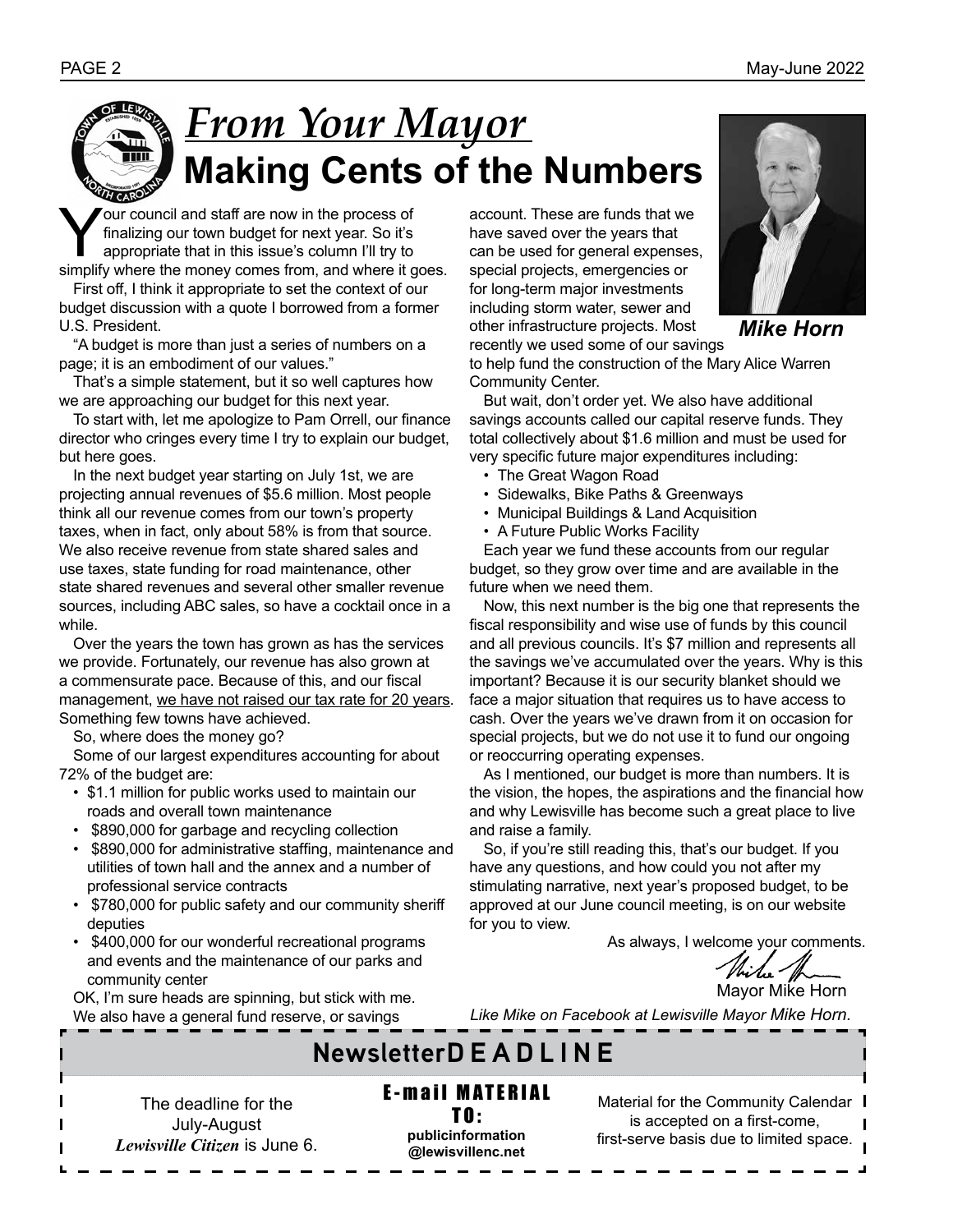#### **THANKS, SPRING CLEAN SWEEP VOLUNTEERS!**

**The Beautification Committee and volunteers collected 37 bags of litter from the roadsides during the Town's Spring Clean Sweep. A special thanks to the LBC and volunteers for all you do to help keep our community beautiful!**  *Please join them in helping to keep our great Town clean of any litter.* 



### Starlight Movie Night Presents Raiders of the Lost Ark

The Town of Lewisville presents Starlight Movie Night from 8 until 10 p.m. on Friday, May 6 featuring the 1981 megahit film about archaeologist Indiana Jones (Harrison Ford), who in 1936 is sent on a mission to locate the elusive Ark of the Covenant.

This beloved, action packed classic is Rated PG with a runtime of 115 minutes.

Admission is free! Concessions are available for purchase. Bring a lawn chair or a blanket and enjoy a movie night under the stars at Shallowford Square.



### Town Hall, Waste Management to Observe Memorial Day Holiday; Trash & Recycle on One-Day Delay

Lewisville Town Hall will be closed Monday, May 30 in observance of Memorial Day.

Waste Management will also be closed for Memorial Day. Trash and recycling pickup will be delayed one day beginning Monday, May 30.

*Please have a safe and enjoyable Memorial Day Holiday!*

# **Garbage & Recycling COLLECTION DELAY**

#### **Lewisville Town Council**

Mike Horn *Mayor* Jeanne Marie Foster *Mayor Pro Tem* Fred Franklin Melissa Hunt Dr. Kenneth Sadler David Smitherman Jane Welch

#### **Town Staff**

Hank Perkins *Town Manager* Pam Orrell *Finance Officer* Ryan Moser *Public Works Director* Stacy Tolbert *Town Planner*

Dora Moore *Town Clerk* Gennie Taylor *Communications Specialist* Stacy Howard *Office Manager/ Events Coordinator* Brian Moore *Community Center Facilities & Programming Manager* David Matthews *Maintenance Tech/Safety* Leslie Nations *Accounting Clerk* Bryan Grimsley *Maintenance Technician* Hal Bodenhamer *Maintenance Worker* 

#### **Deputies**

 *Sgt. P. J. Stringer Ethan Goings Alex Mills Alexander O'Shields Dexton Bodenheimer Lane Lamb*

#### **Chairs**

Julie Rutledge  *Parks, Recreation & Cultural Resources Board* Tom Lawson (Interim Chair) *Planning Board* Jeffrey Rawls *Willow Run MSD* Kenneth Wernick (Vice Chair) *Zoning Board of Adjustment*  Holli Conger *Beautification Committee*

Harlan Cobert *Public Safety Advisory Committee* Bryan Schroeder *Environmental, Conservation & Sustainability Committee* Ed Rachlin *Utilities Committee*

*Interested in joining a Board or Committee?* 

*Email townclerk@ LewisvilleNC.net*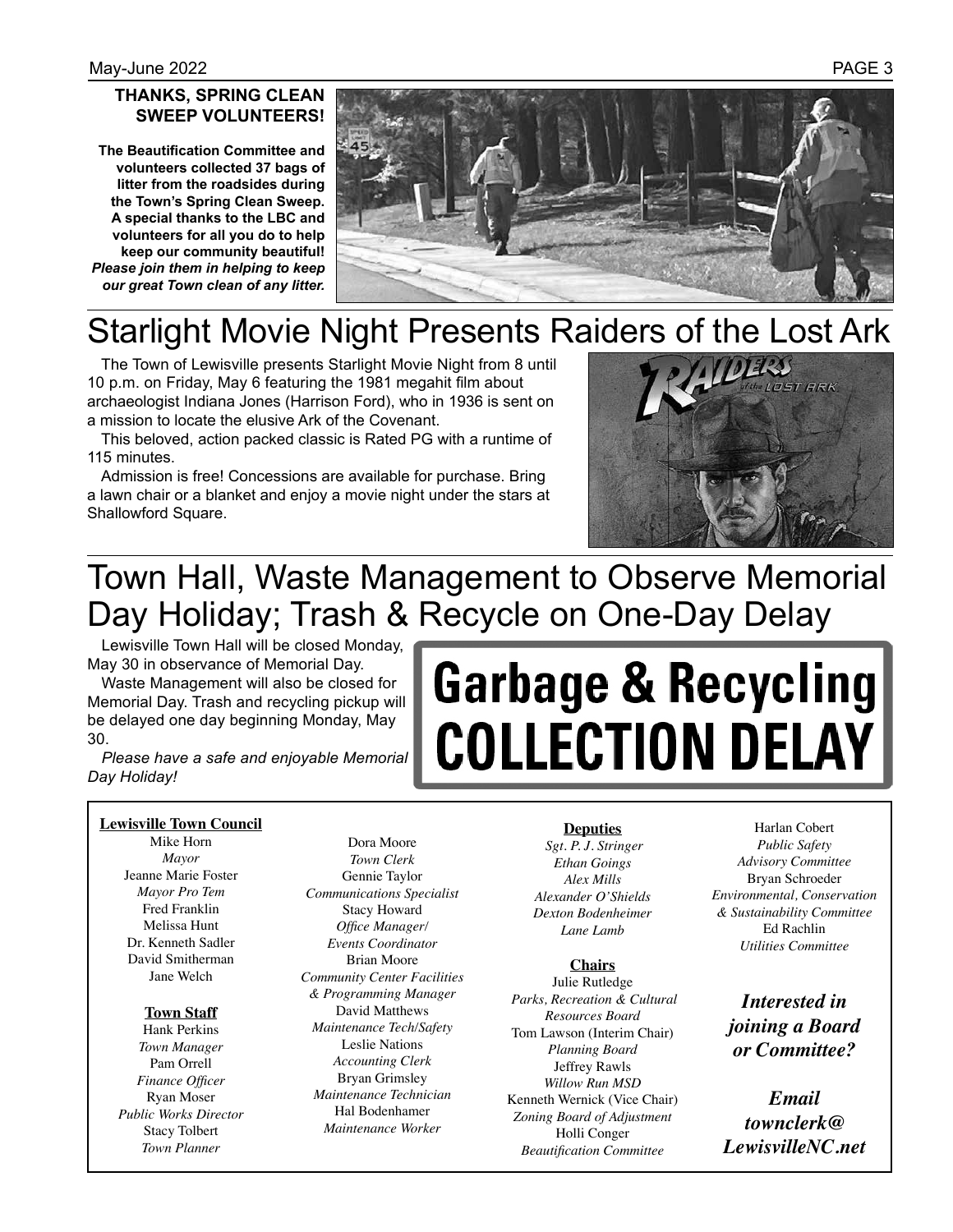### "Heart Breaker" a Tribute to Heart in Concert

Join the Town for Heart Breaker, a tribute band to HEART from 7 until 9 p.m. on Saturday, June 4, 2022 at Shallowford Square.

"Heart Breaker" is the ultimate tribute to the band "HEART." This band was brought forth with the goal of playing each song with respect and true passion for the original material. Their goal is to bring forth a pitchperfect concert experience, both musically and visually!

Not only will you get to experience the greatest chart topping hits by Heart such as "Crazy on You", "Barracuda" and many more, but you will also get a taste of the great Led Zeppelin songs that inspired Heart. The "Heart Breaker" show is a full concert sure to thrill and entertain.

Admission is free! Delicious eats are available for purchase. No pets please. Bring a lawn chair and enjoy a great night of classic tunes under the stars at



Shallowford Square*.\*This event is subject to change due to COVID-19 pandemic and precautions. Please visit the Town's Facebook page and website for updates.*

### **Conservation Conversations Special Recycling Event Set for Saturday, May 14**

Our next Special Recycling Event will be held from 9 a.m. until 1 p.m. on Saturday, May 14, as usual on David McKee beside Shallowford Square, where we collect items that can't go into the weekly curbside bins but are repurposed through TerraCycle or local vendors. In April, Earth Day Month, you may have seen these items in the Lewisville Branch Library display case.

The Environmental Conservation and Sustainability Committee (ECSC) collects clean items not included in the bi-weekly recycling. This event offers the residents a proper way to recycle items not permitted in the regular curbside recycle collection.

### **RECYCLING ITEMS ACCEPTED WILL INCLUDE:**

Plastic and paper grocery bags, styrofoam peanuts and bubble wrap, styrofoam egg cartons, inkjet and

laser cartridges, cell phones, plastic six-pack rings, household batteries (only NiCad, mercury, lead and lithium), residential fluorescent bulbs, corks, #1 non-small neck plastic containers like cool whip tubs and lids, and #5 plastic food containers (like yogurt). *Please note, many button batteries are alkaline and do not need to be recycled. Check the number on the internet.* **ITEMS UNACCEPTABLE** 

**WILL INCLUDE:** 

No items that are already permitted in the curbside recycling program such as cardboard and newspaper, no used motor oil, latex paint or antifreeze. All chemicals, paints, televisions and hazardous waste must be taken to the 3RC Envirostation in Winston-Salem, no glass or other plastics not accepted curbside, no toys, housewares or small appliances.

*Important notice: We no longer take styrofoam egg cartons. But guess what? The Publix in Clemmons does! Everyday! So pop them into your trunk and drop them off the next time you visit our neighbor to the south.*

Go to the Town of Lewisville website https://www.lewisvillenc.net/ solid-waste-recycling to find the list of accepted and unaccepted items.

Clean used toys, housewares and other small working appliances should be taken to the Goodwill site at the Oaks Shopping Center.

For more information, visit www.lewisvillenc.net, click on Departments, go to Public Works  $\rightarrow$  Solid Waste and Recycling  $\rightarrow$ Special Events, and you will see what to save and bring on May 14th. ~Your Environmental Conservation & Sustainability **Committee** 

┙

## *Lewisville* CONNECT

Is the best way to receive important information from the Town. Lewisville **CONNECT** is a service of **Blackboard CONNECT**. It utilizes a phone-tree like software program which can generate a call to all landlines in town, requested mobile devices or to only specific areas where information is pertinent. Visit: www.lewisvillenc.net/HowDoI/Lewisville Connect/Sign up now to receive timely notifications by phone, email, text messages and more. SIGN UP TODAY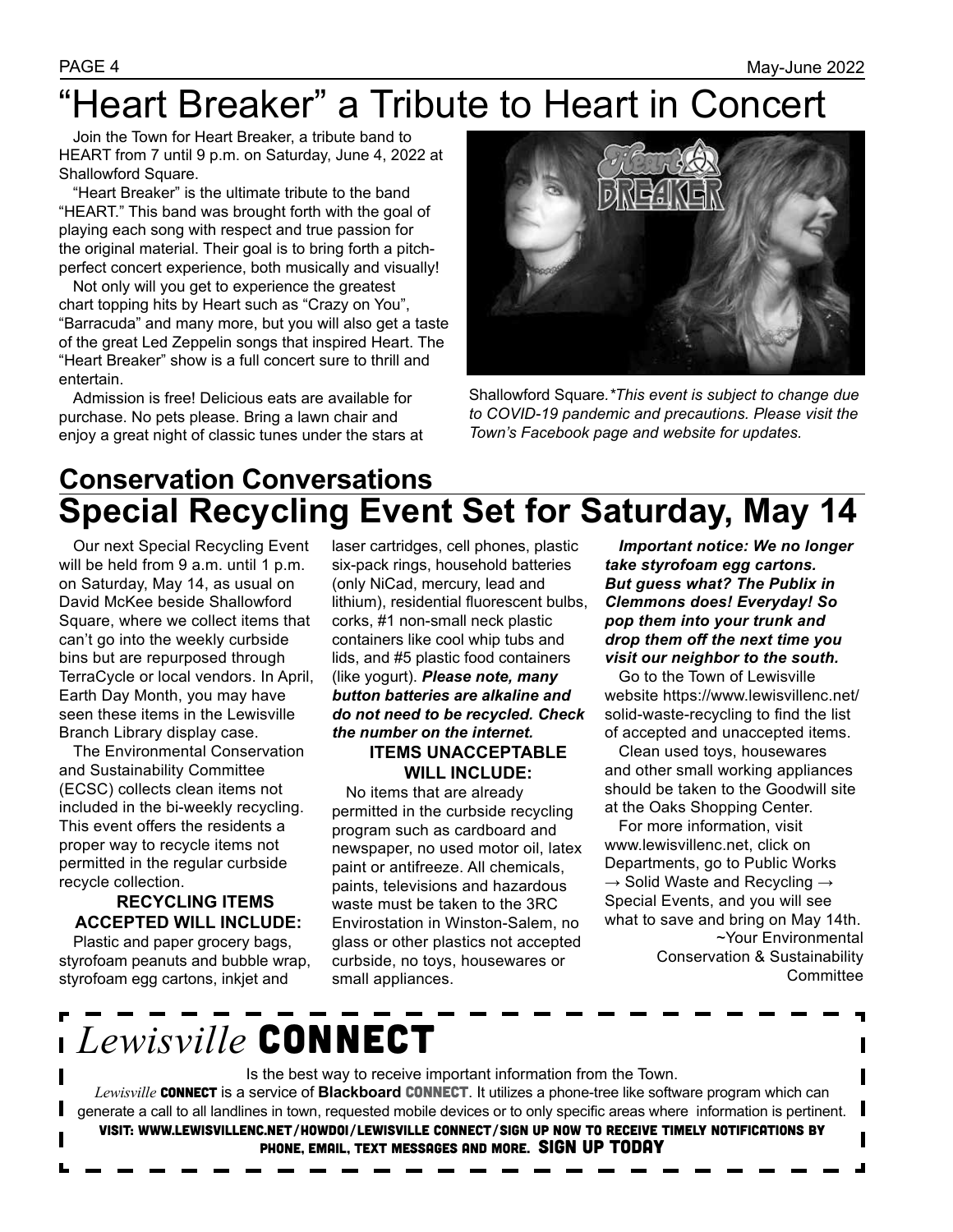### **Military Appreciation Concert Set for Memorial Day**

The Town of Lewisville brings a perfect ending to the Memorial Day holiday festivities with its seventh annual Military Appreciation Concert from 6 until 8 p.m. on Monday, May 30 at Shallowford Square, featuring the beloved group, "The Embers" - featuring Craig Woolard.

 There will also be a tribute segment honoring all veterans.

Admission for this familyfriendly event is free. The Vienna Civic Club will be offering a delicious variety of eats for purchase. Bring a lawn chair or a blanket and cap off your Memorial Day with an evening of beach music under the stars at Shallowford Square. No pets are permitted in Shallowford Square.



### **American Legion Honors Veterans, Hosts Memorial Day Program**

American Legion Post 522 will honor Veterans in a few special ways this month. The members begin by hosting the annual Memorial Day ceremony at 11 a.m. on Monday, May 30 at the Veteran's Memorial at Shallowford Square.

The ceremony will include the Presentation of Colors by the Post Color Guard, a 21 gun salute by the Post Rifle Squad and the placing of the wreath at the Battle Cross and POW memorials.



### Battle Cross Memorial Bricks Available for Purchase

The American Legion Post 522 is offering a meaningful way to remember and honor a veteran by selling engraved Memorial bricks.

The bricks will be placed at the Battle Cross Memorial in Shallowford Square. Attendees will also be able

to purchase these memorial bricks during the Memorial Day ceremony at 11 a.m. on Monday, May 30.

The cost per brick is \$150 payable by cash or check only and may be purchased to honor any living or deceased veteran. This offers a

wonderful way to remember and honor a veteran.

For more information, please contact American Legion Post 522, Vice Commander Mike Jones at 336- 829-0145 or via email at jonesm2@ bellsouth.net.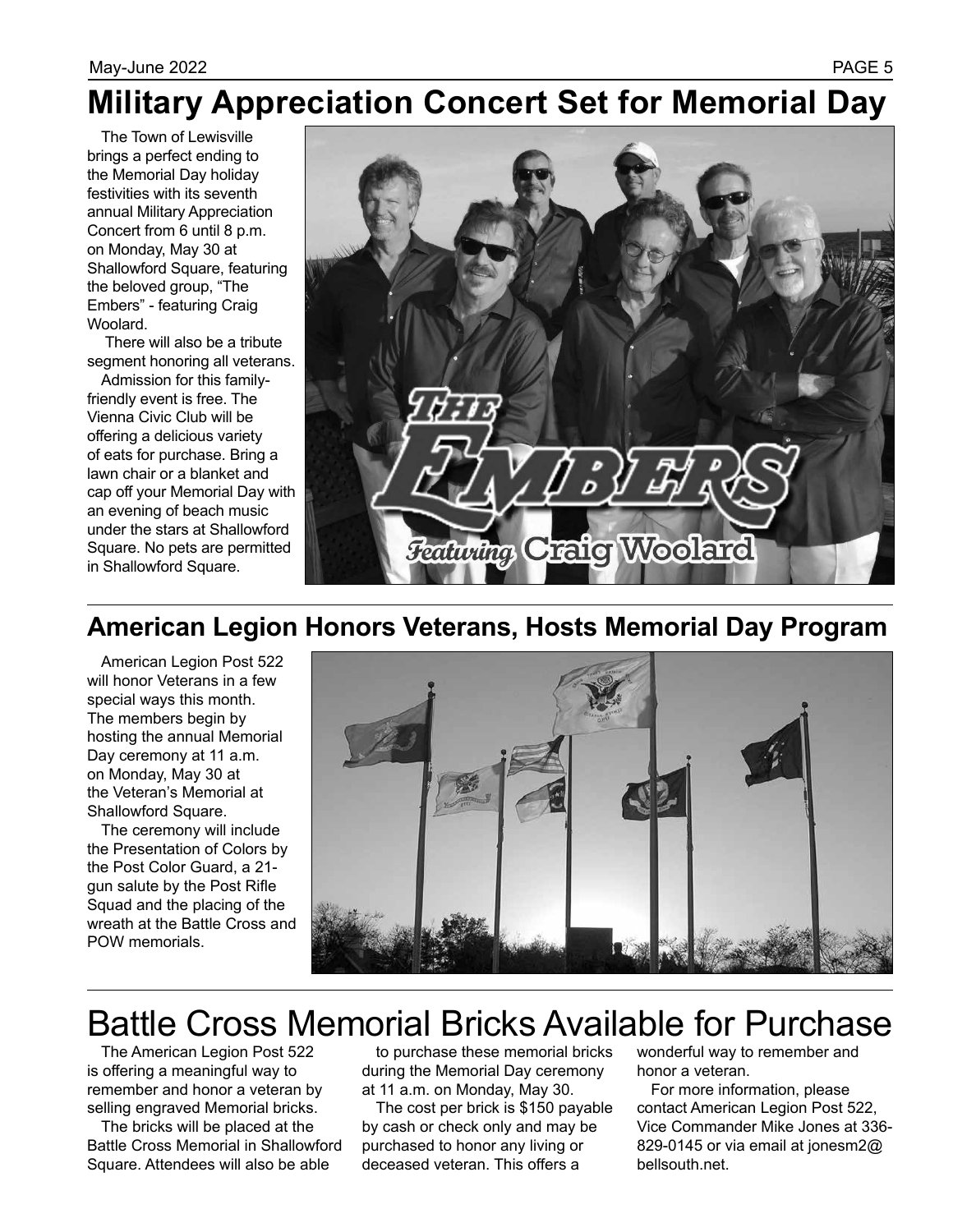## Lewisville Civic Club to host its Annual Charity Golf Tournament

The Lewisville Civic Club is planning its annual Charity Golf Tournament scheduled for Friday, August 19 at Salem Glenn.This is a Captain's Choice Tournament which begins with a shotgun by Jack Heard start at 1 p.m. Lunch will be available at noon.

The tournament is limited to 120 players and the entry fee is \$85 per player. The entry fee includes the greens fees, cart, lunch and a shirt.

This tournament is the primary fundraiser for the charitable programs of the Lewisville Civic Club. These charitable programs

include college scholarships, support for local Scout troops and needy families.

There will be \$5,000 awarded to any player with a hole in one. Other prizes for the participants include, closest to the pin, longest drive and \$1,800 in cash prizes for the first and second place teams in three flights.

The Sponsors for this year's tournament include: Vienna Village Retirement Community, Security Underwriters, Blanco Tackabery, HanesBrands Inc., Hayworth-Miller Funeral Home, Carolina Center

for Eye Care, Moonlight Designs, Inc., Don Morris, Joyce Walker and family, 3 Bulls Steak House, Clemmons Motorcycles, Dr. Ken Sadler – Winston-Salem Dental Care, Jack Heard, Southern Dental Associates, Kimono Foods, Inc., James River Equipment, Historic Nissen House and other individual contributors.

**All entries and payments must be received by August 15.**  *For more information and a golf application form, please visit the LCC website at lewisvillecivicclub. com*.

### **PARTY**

*from PAGE 1*

Adult beverages will be available for sale from Hoots Brewery, Medaloni Cellars and Westbend

#### Vineyard.

The 2022 Food Truck lineup includes:

- Baconessence
- Cherry On Top
- A Maize-Ing Kettle Corn

### **COMMUNITY CALENDAR**

#### **May 22**  *Lewisville and The Shallow Ford* **on Exhibit**

The Lewisville Historical Society in cooperation with The Lewisville Area Arts Council, Inc., (The LAAC), is pleased to present "Lewisville and The Shallow Ford" a collection of works by artist Rick Jones. Jones is a juried member of The Exhibiting Artists of the LAAC who have a gallery in the Winston-Salem Downtown Arts District. The exhibition will be held from 2-6 p.m. on Sunday, May 22 at The Historic Nissen House at 213 Arrow Leaf Dr. in Lewisville. A meet and greet with the artist and light refreshments will be provided by the Lewisville Historical Society who also own and manage The Historic Nissen House as a location for special events. The show is being held during May in honor of Preservation Month

sponsored by Preservation Forsyth. Please call 336-766-5842 for more information.

### **JUNE 7 Crisis Control Poverty Simulation**

Every day in our city, there are families trying to decide which bills to pay when there is not enough money to cover them all. Crisis Control Ministry is on a mission to help us all understand more about our neighbors who make gut-wrenching choices between a warm home and a warm meal. You are invited to join Leadership Lewisville-Clemmons for a Poverty Simulation from 9-11 a.m. on June 7 at the Mary Alice Warren Community Center in Lewisville. There is no cost to participate. To learn more or sign up, contact Lexi Scoggin at 330-881-0969 or ascoggin2@gmail.com. RSVP by May 20.

- Zeko's
- 3 Layers Cakery
- Hot Chix Hotcakes & Chicken
- Mr. People Feeder
- Lakeside Lemonade
- Wutyasay
- Porterhouse Burgers
- Seafood Destiny
- King Queen Haitian
- Lobster Dogs
- Uptown Pizza WS
- Ice Queen Ice Cream
- Camel City BBQ
- **Twin City Minis**
- Inga's Apples
- Frosty Island Shaved Ice
- Taqqueria Luciano's
- Mojito Latin Soul Food

Admission is free! Bring a lawn chair and your appetite and prepare for a night of great food and phenomenal music under the stars at Shallowford Square.

No outside alcohol or pets are permitted in the Square.

Check the Town website at www. LewisvilleNC.net or Facebook page for additional details.

*\*This event is subject to cancellation or change due to COVID -9 pandemic and precautions.*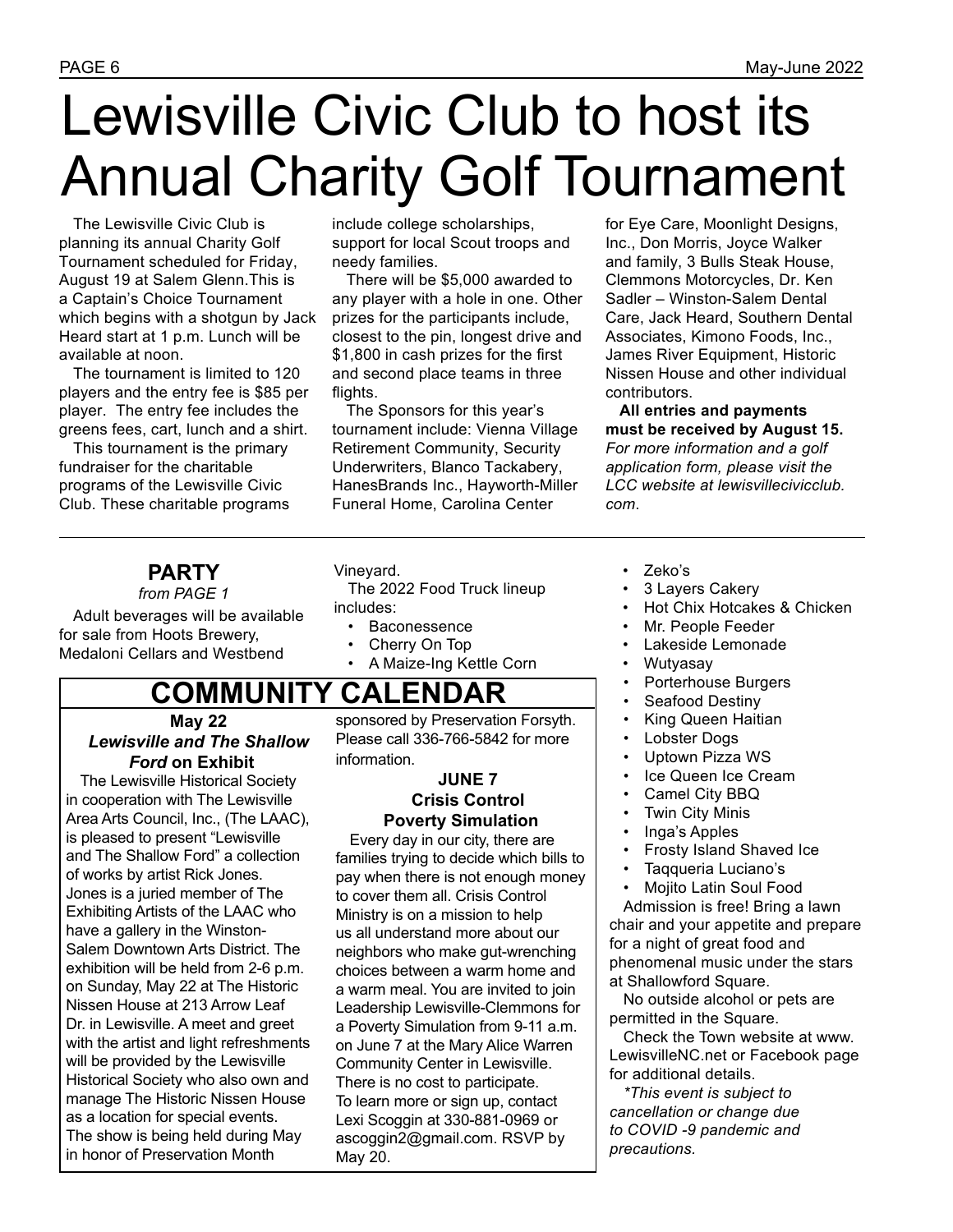### **Legacy Motown Revue Band Concert Set for July 2**

The Town hosts the Legacy Motown Revue Band at Shallowford Square from 7 until 9:30 p.m. on Saturday, July 2.

The band pays tribute to the legendary icons of Motown. They will take you back to the days of The Drifters, The Coasters, The Jacksons, Earth Wind & Fire, The Temptations and many more.

Featuring incredibly talented singers that dance and sing, plus an amazing six piece horn band. You will be transported back in time to one of the most influential periods in American Musical History.

The American Legion Post 522 will



**Legacy Motown Revue Band**

begin the evening with presenting the colors and the pledge of allegiance in honor and tribute of Independence Day.

Admission is free! Delicious eats

and concessions will be available for purchase. No pets please.

The American Legion Post 522 will begin the evening with presenting the colors and the pledge of allegiance in honor and tribute of Independence Day.

Bring a lawn chair and enjoy a must see night of music in the Square.

*\*This event is subject to cancellation or change due to COVID-19 pandemic and precautions. Please visit the Town's Facebook page and website at www. lewisvillenc.net for updates.*

### **Winston-Salem Symphony Concert Series Continues**

 Save the dates and plan to join the community for the upcoming Winston-Salem Symphony Concert Series in the Lewisville Room at the Mary Alice Warren Community Center in Lewisville. Admission is free; however, seating is LIMITED. The sponsorship for the concert was made possible by the Shallowford Foundation.

### **May 14 at 3 p.m., Zephyr Helen Rifas and Kathy Levy**

Zephyr, a flute and harp duo, offers music for the concert stage, house concerts and social events. Winston-Salem Symphony flutist Kathryn Levy and harpist Helen Rifas have been performing together since the 1980s. The name Zephyr comes from Zephyrus, the personified west wind, which eventually evolved into zephyr, a word for a breeze that is westerly or gentle, or both. Breezy zephyr may have blown into English with the help of William Shakespeare. Their program will feature light classics and music from around the world.

**May 21 at 3 p.m., Eno String Duo** 

#### **Simon Ertz and Lucas Scalamonga**

The Eno String Duo is Lucas Scalamogna on violin and Simon Ertz on viola, both members of the Winston-Salem Symphony. They both also perform with other symphony orchestras throughout North Carolina as well as together in the Lyricosa String Quartet. Their duo is named for the Eno River, which runs through Orange County where Lucas and Simon both live. Their performance will include the music of Mozart, Handel, Halvorssen and Martinu.

### **June 11 at 3 p.m., Footnotes Trio Karl and Jessica Ronnevik and Matt Kiefer**

The Footnotes Trio is composed of three friends: Matt Kiefer, violin, Jessica Ronnevik, viola, and Karl Ronnevik, cello. The trio performs together in venues around the triad, and individually with many ensembles, including the Winston-Salem Symphony. They hail from Chapel Hill, New York and Minnesota. All three members received their doctorate in performance from UNCG. Their program will feature classical favorites and some lesser-known musical jewels.

#### **MOORE**  *from PAGE 1*

resident, joined the Town staff in late February. He served the previous eight years in facility management at High Point University.

"Working in Lewisville has been a nice change," Moore said. " It's nice to be able to work in the place where I live and call home."

Moore, a native of Illinois, said Lewisville's small-town feel reminds him of his hometown area in the Midwest. Moore and his wife, Meredith, moved to Lewisville in

2020.

"We love the community we live in," Moore said. "The people of Lewisville are very nice and welcoming."

Moore, a graduate of St. Ambrose University, attended graduate school at the West Virginia University.

Moore said he enjoys attending Wake Forest football games with friends and watching college sports cheering on the University of Illinois and the University of West Virginia.